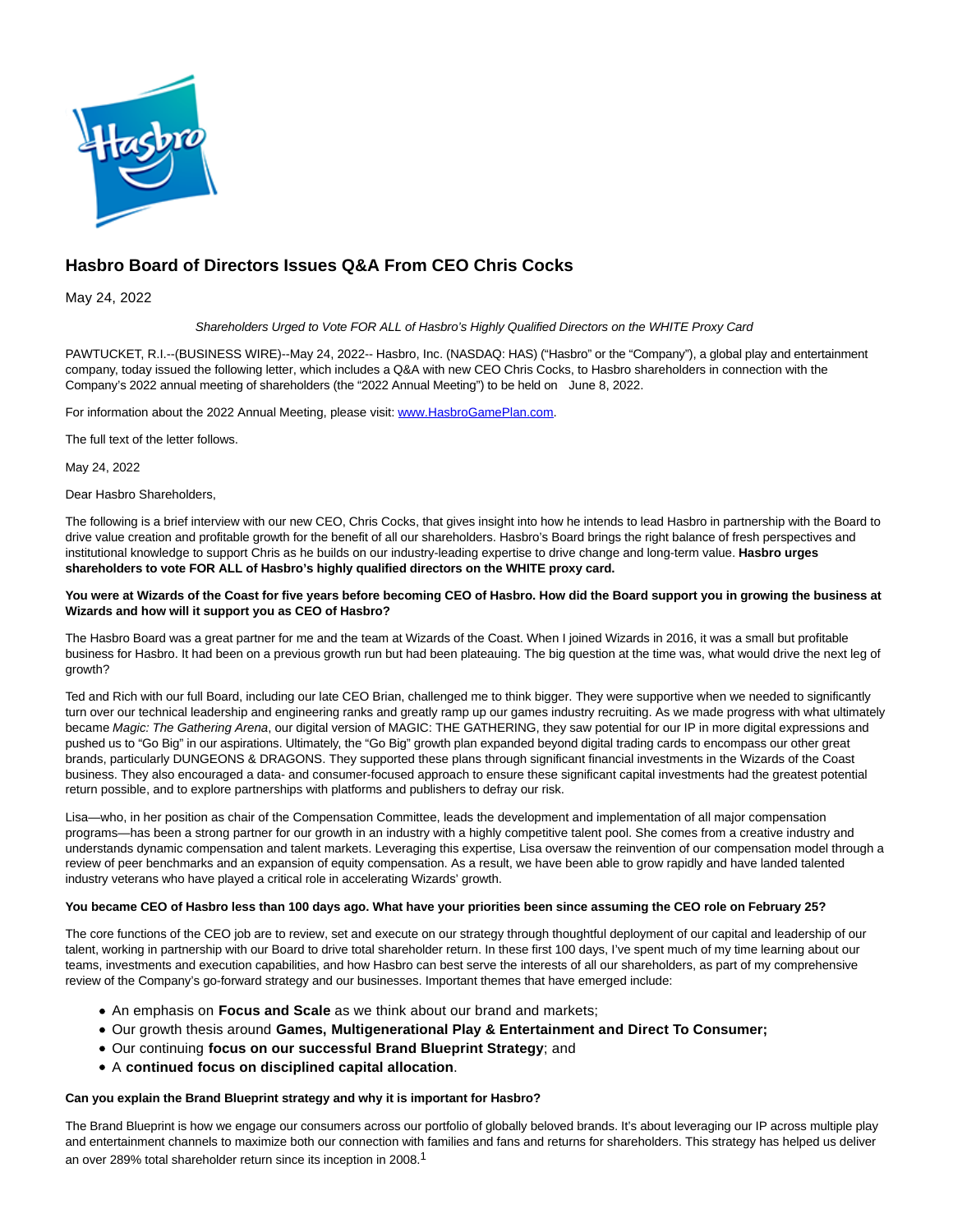We start with fundamental insights and use this data to profitably engage our consumers across gaming, including digital and tabletop games, toys, animation, live action entertainment and user-generated content with partnership capabilities and licenses. Every brand in our portfolio is uniquely relevant to a specific brand's audience. Most brands use common executional capabilities across Games, Consumer Products and Entertainment, which allow us to monetize across touch points, assure creative consistency and orchestrate execution to maximum commercial effect.

The results speak for themselves. Compared to 2006, prior to the launch of Hasbro's Brand Blueprint, **MAGIC: THE GATHERING** has grown revenue by 8.4 times, leveraging a combination of location-based entertainment and play events as well as digital games. **NERF** has grown by 5.6 times due to new category expansion, influencer marketing and user generated content. **TRANSFORMERS** has grown 3.0 times from a combination of blockbuster theatrical entertainment, toy category growth, licensed partnerships and a drumbeat of animation. Most recently, **MY LITTLE PONY** benefited from the release of our top-performing animated feature on Netflix, with 100% point of sale growth in the fourth quarter 2021. These are just a few examples in a long list.

## **How do you and the Board think about where to allocate capital and invest to drive growth and maximize shareholder returns?**

Our approach to capital allocation is focused on investing in the business to drive profitable growth, returning excess cash to shareholders via share repurchases and our dividend (which has grown at a 7% CAGR over the last 5 years), and de-levering our balance sheet to maintain our investment grade rating and achieve our Debt to EBITDA targets. We are always focused on identifying opportunities at the intersection of high growth, high profit and our own executional capabilities. For existing categories, we use extensive competitive benchmarking, coupled with proprietary channel and consumer insights. For new or emerging categories, we analyze the consumer and relevance of our brands, how our existing capabilities can tap into the opportunity and what we think the return on investment will be. We then make a build, buy or partnership decision if we think the category merits investment.

This is why specific industry experience is so important to our Board. In order to provide proactive leadership and partnership, our Board needs to have a deep understanding of not just financial modelling, but the risk and return inputs unique to our sectors: talent, business model, partnership and risk deferment opportunities, and complex rights and library management. Our Board includes four former CFOs (including the former Head of Film Financing for Disney and the former CFO of Electronic Arts) and five members with financial industry experience, all of whom have deep knowledge of Games, Entertainment and Consumer Products. Our Board's strong capital allocation experience coupled with deep, relevant industry backgrounds helps us evaluate and push ourselves on deals like our recent acquisition of D&D Beyond. That acquisition gives us a strong set of new digital direct capabilities, a base of nearly 10 million highly engaged users for one of our priority brands, a favorable 8 times trailing twelve-month EBITDA multiple and a business that has been growing at a 50% Compound Annual Growth Rate (CAGR) over the last 3 years.

That same experience and capital allocation discipline also led to the Board's decision to divest of the eOne music business last year. The Board did not believe the music business was going to be a core driver of the Brand Blueprint strategy. That decision allowed the Board to invest in other areas of the business while also paying down more than \$1 billion in long-term debt and maintaining the dividend for shareholders.

#### **Why is it better for Hasbro to own a studio like eOne? Couldn't Hasbro make movies and films through partnerships with other studios?**

Hasbro has a long history of theatrical partnerships with strong successes, most notably, TRANSFORMERS. However, partnership deals have significant trade-offs, including a significant reduction in creative control, a reduced ability to participate in upstream economics, often long and complicated transfers of rights, little influence on release timing and a generally low production throughput. In the original TRANSFORMERS, the robots almost didn't talk! Can you imagine Optimus Prime not saying "Autobots, roll out!"? If a movie release date slips because a studio has a full slate, that can cost us in excess of \$100 million of deferred revenue and significant inventory carrying costs. In contrast, **owning in-house entertainment capabilities can provide huge benefits**. For example, a DUNGEONS & DRAGONS film was in development for over seven years as part of a partnership model prior to our acquisition of eOne, a common occurrence as studios take a portfolio approach to optioning IP. Owning eOne and participating directly with our own creative capabilities allows us significantly more influence and allows us to more directly control decisions and timing that can affect other aspects of our business.

eOne has a track record of savvy risk-management, which allows us to maximize creative and dating influence while retaining our rights and minimizing financial downside. Consider DUNGEONS & DRAGONS, a year after integrating eOne, we had greenlit a movie with Paramount, our co-production partner, at a blockbuster budget with amazing talent in front of and behind the camera. We are on track to launch that film in March 2023 alongside a wave of games, consumer products, toys, licensing partnerships and digital experiences. That coordinated launch allows us to benefit from a successful film release, drive a significant opportunity in merchandise revenue and minimize our financing risks while retaining rights to pursue a universe of entertainment projects across partners.

#### **Hasbro had some headwinds during the pandemic. Can you explain some of the challenges and what Hasbro did to address them?**

COVID-19 was a challenging time for the world, and Hasbro was no exception. Hollywood production was paused for a significant period of time, the global supply chain became stressed and inflation increased significantly. Our diversified business model proved to be a strength. We were able to deliver strong operating cash flows, maintain and ultimately increase our dividend and grow our business. We also significantly increased EBITDA and net earnings in 2021. While we aren't satisfied with our Total Shareholder Returns (TSR) since the start of the pandemic, we are overall trending ahead of our entertainment segment peers significantly and are at or ahead of our games industry benchmarks. Our Board's continued oversight and engagement is helping us prioritize the work ahead.

As Hollywood production has ramped back up, our Film & TV segment is now in growth mode. Our gaming business also continues to be a bright spot. Hasbro is fortunate to have a portfolio of games that generated \$2.1 billion in revenue last year, growing 19% year-over-year and generating in excess of 30% operating profit. **Our strong, diversified business model has allowed us to continue to invest in new product innovation with a portfolio of exciting new toys across NERF, PLAY-DOH, PEPPA PIG and our new line of sports memorabilia figurines, STARTING LINE-UP.** These are just a few of the opportunities we are positioned to drive in Hasbro's next chapter of growth.

#### **VOTE THE WHITE PROXY CARD TODAY**

The Board of Directors of Hasbro recommends shareholders vote "FOR ALL" the nominees proposed by the Hasbro Board at the upcoming annual meeting on the WHITE proxy card.

#### **Please Vote Now Using One of the Following Methods**